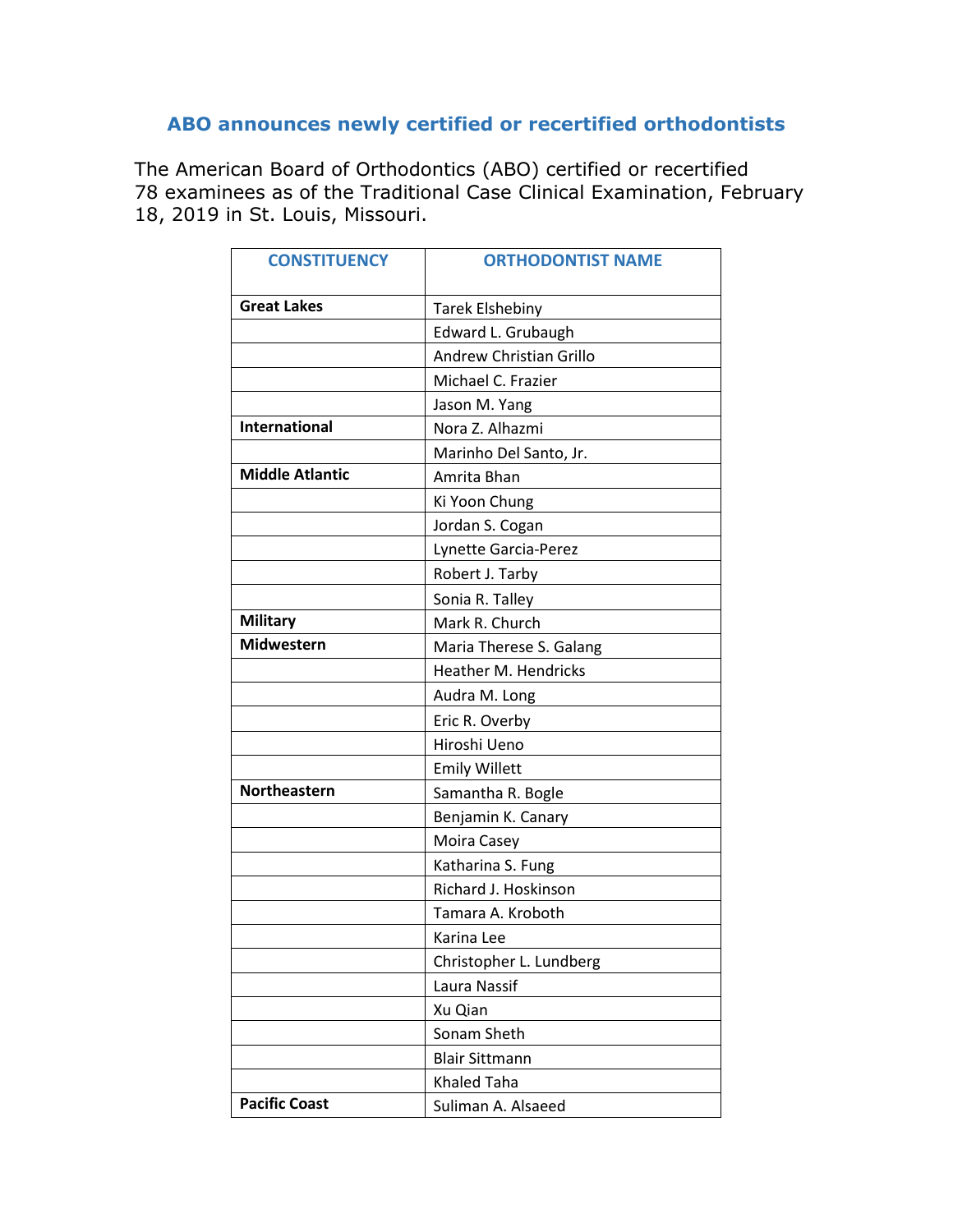|                       | Yelena Akselrod Beygelman |
|-----------------------|---------------------------|
|                       | Jeffrey A. Brumbaugh      |
|                       | Chuen Chie Chiang         |
|                       | April J. Cole             |
|                       | Erica Crosta              |
|                       | Rosa Estrada              |
|                       | Brock A. Goodman          |
|                       | Randall E. Hoff           |
|                       | Derek Hou                 |
|                       | Malia Pietsch Kamisugi    |
|                       | Jesse Ko                  |
|                       | Roger S. Lim              |
|                       | <b>Imad Maleeh</b>        |
|                       | Kathleen A. Martin        |
|                       | Megan K. McFadden         |
|                       | Robert D. Mintenko        |
|                       | Negar Salimi              |
|                       | Kenneth R. Smith          |
|                       | Nicole E. Starkey         |
|                       | Veronica Toro             |
|                       | Lauren M. Weber           |
|                       |                           |
| <b>Rocky Mountain</b> | Trenton B. Johnson        |
| Southern              | Alia Mohammed J. Addas    |
|                       | Diana Bozner              |
|                       | Chris J. Butchart         |
|                       | Kimberly S. Butts         |
|                       | Grant G. Coleman          |
|                       | Richard E. Donatelli      |
|                       | Joshua L. Goldknopf       |
|                       | Patricia Y. Hong          |
|                       | Neal D. Kravitz           |
|                       | Shruthi M. Lakshmana      |
|                       | Richard C. Mariani        |
|                       | Laura Ashley Meador       |
|                       | Suzanna E. Nida           |
|                       | Mohammed Ezzi E. Sawady   |
|                       | John B. Whitley           |
|                       | Cory M. Wood              |
| Southwestern          | Ravikumar R. Anthony      |
|                       | <b>Blair R. Barnett</b>   |